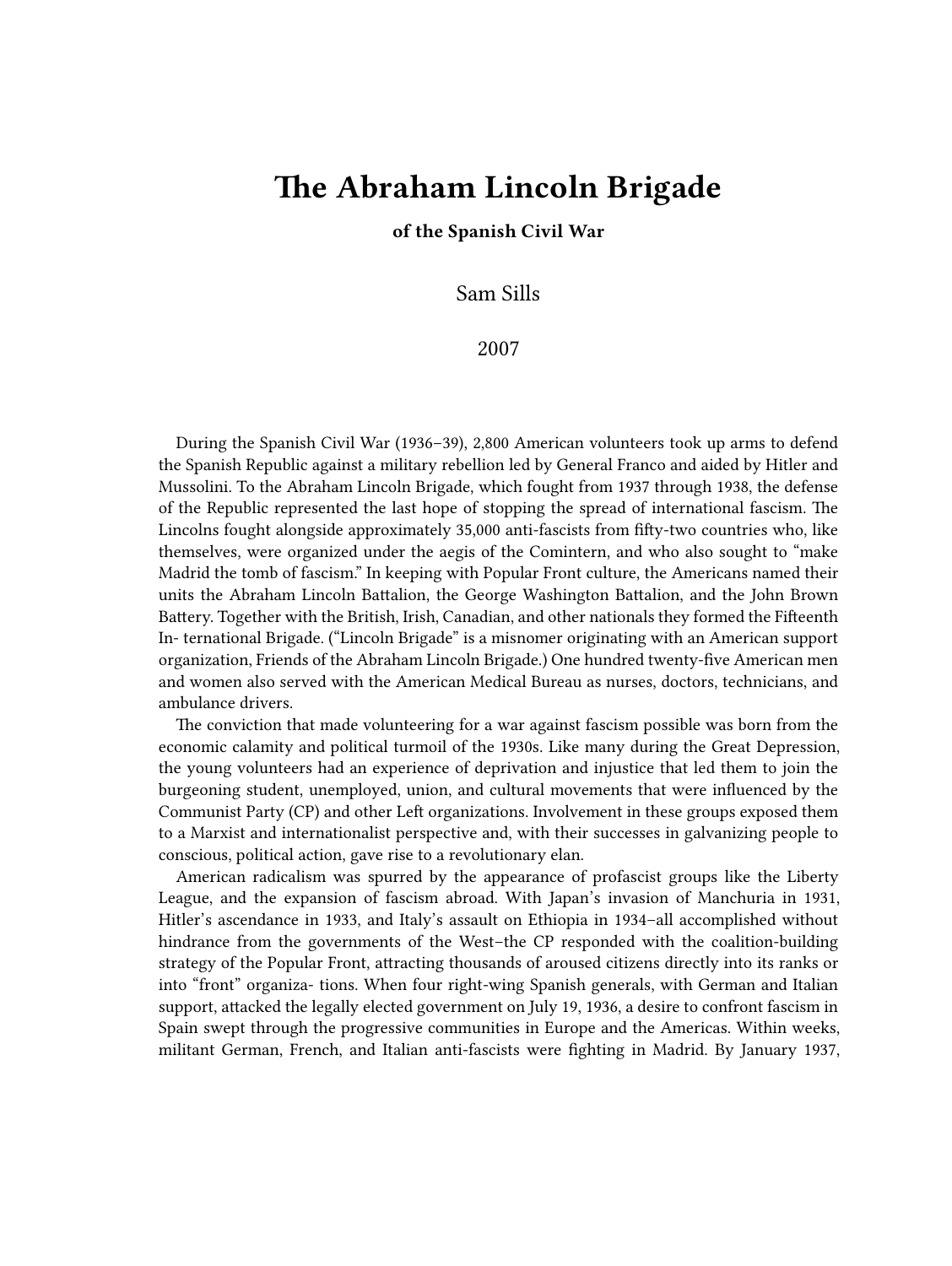despite a State Department prohibition against travel to Spain, Americans were crossing the Pyrenees.

The Lincolns came from all walks of life, all regions of the country, and included seamen, students, the unemployed, miners, fur workers, lumberjacks, teachers, salesmen, athletes, dancers, and artists. They established the first racially integrated military unit in U.S. history and were the first to be led by a black commander. At least 60 percent were members of the Young Communist League or CP. "Wobblies" (members of the Industrial Workers of the World or "IWW"), socialists, and the unaffiliated also joined. The Socialists formed their own [Eugene] Debs Column for Spain, but open recruitment brought on government suppression.

The reaction of Western governments to the war was ambivalent and duplicitous. They agreed to a nonintervention pact and the United States embargoed aid to the Spanish belligerents, policies intended to de-escalate the war but whose selective enforcement undermined the Republic. While Germany and Italy supplied Franco with troops, tanks, submarines, and a modernized air force (the first to bomb open cities, most notably Guernica), the nonintervention policy only prevented arms from reaching the Republic. General Motors, Texaco, and other American corporations further assisted Franco with trucks and fuel. The Soviet Union and Mexico were the only governments to sell armaments to the Republic, although much of them were impounded at the French border. Throughout the war, a vociferous political and cultural movement in America rallied to the Republic by raising money for medical aid and demanding an end to the embargo. Such participants as Albert Einstein, Dorothy Parker, Gene Kelly, Paul Robeson, Helen Keller, A. Philip Randolph, and Gypsy Rose Lee reflected the wide base of support for the Republican cause.

Self-motivated and ideological, the Lincolns attempted to create an egalitarian "people's army"; officers were distinguished only by small bars on their berets and in some cases rank-and-file soldiers elected their own officers. Traditional military protocol was shunned, although not always successfully. A political commissar explained the politics of the war to the volunteers and tended to their needs and morale. The Lincoln Brigade helped ease the pressure on Madrid, giving the Republic time to train and organize its own popular army. The subject of respectful news reports by such writers as Ernest Hemingway, Herbert Matthews, Martha Gellhorn, and Lillian Hellman, the brigade helped strengthen anti-fascist opinion in the United States. Yet the Lincolns and the Republican military, fighting with inadequate weaponry, could not withstand the forces allied against them. By the end, the Lincolns had lost nearly 750 men and sustained a casualty rate higher than that suffered by Americans in World War II. Few escaped injury. In November 1938, as a last attempt to pressure Hitler and Mussolini into repatriating their troops, Spanish prime minister Juan Negrin ordered the withdrawal of the International Brigades. The Axis coalition refused to follow suit and Madrid fell in March 1939.

The Lincolns returned home as heroes of the anti-fascist cause but enjoyed no official recognition of their deed. Many Lincolns soon aroused bitterness within sectors of the Left when, with the signing of the Hitler-Stalin nonaggression pact in 1939, they supported the CP's call for the United States to stay out of WWII. Once the United States and the Soviet Union entered the war, however, many of the veterans enlisted in the armed forces or served with the merchant marine. In a foreshadowing of the McCarthy period, the armed forces designated the Lincolns "premature antifascists" and confined them to their bases. Many successfully protested and were allowed to see action. Among the core agents of the Office of Strategic Services were Lincoln veterans whose contacts with the European partisans, forged in Spain, were key to OSS missions.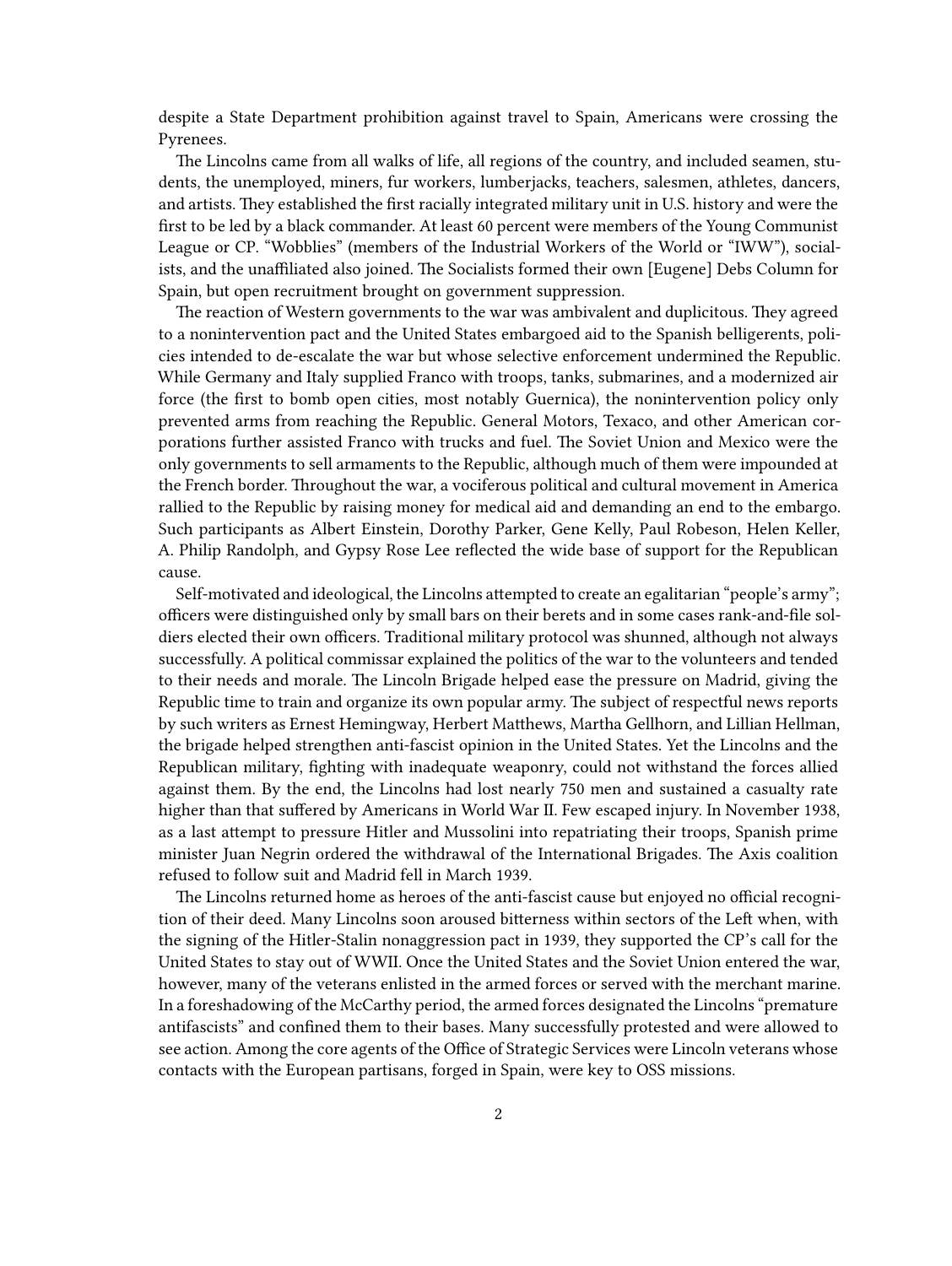In the 1950s most veterans, whether Communist or not, were harassed or forced out of their jobs by the FBI. Communist Lincolns in particular were hit hard by the repressive Subversive Activities Control Board, the Smith Act, and state sedition laws, although over time all but a few convictions were overturned. In the 1950s and 1960s the majority of Lincoln veterans quit the CP but continued to be active on the Left. Notwithstanding its exclusion from American textbooks, the Abraham Lincoln Brigade commands attention as a unique example of prescient, radical, and selfless action in the cause of international freedom.